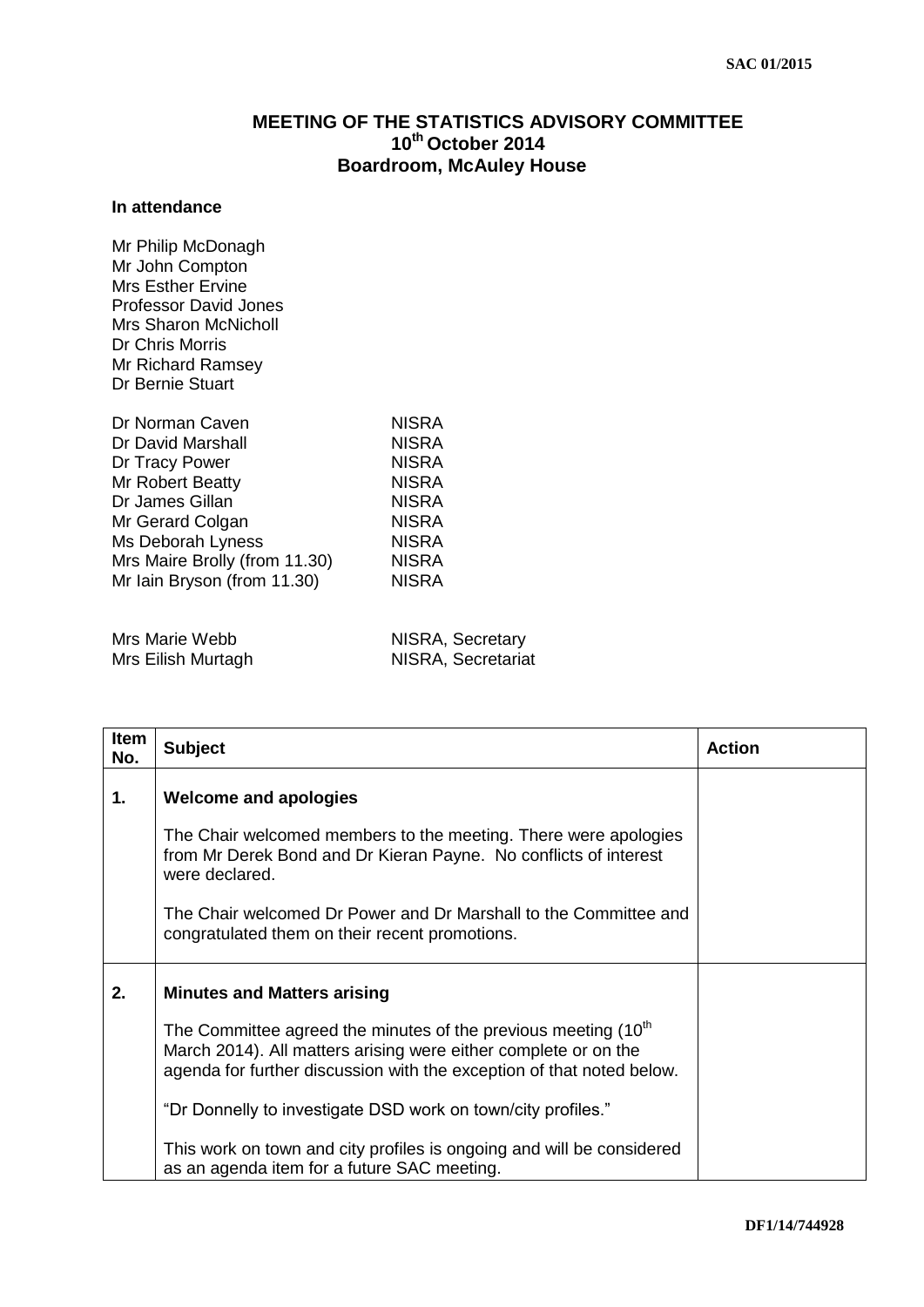|    | Under Action Point 4, Survey Control Report, Dr Stuart referred to the<br>work of DETI's Red Tape Advisory Group, and NISRA Corporate<br>Services agreed to follow up on the work of this group for the<br>members.                                                                                                                                                                                                                                                                                                                                                                                                                                                                                                                                                                                                                                      | <b>Action: Corporate</b><br>Services to follow<br>up on the work of<br><b>DETI's Red Tape</b><br>Advisory Group. |
|----|----------------------------------------------------------------------------------------------------------------------------------------------------------------------------------------------------------------------------------------------------------------------------------------------------------------------------------------------------------------------------------------------------------------------------------------------------------------------------------------------------------------------------------------------------------------------------------------------------------------------------------------------------------------------------------------------------------------------------------------------------------------------------------------------------------------------------------------------------------|------------------------------------------------------------------------------------------------------------------|
| 3. | <b>NISRA Annual Report and Accounts</b>                                                                                                                                                                                                                                                                                                                                                                                                                                                                                                                                                                                                                                                                                                                                                                                                                  |                                                                                                                  |
|    | Dr Power updated the Committee, noting that NISRA is required to<br>prepare an Annual Report and Accounts which are laid before the<br>Assembly. The 13/14 Report was completed before the summer<br>recess.                                                                                                                                                                                                                                                                                                                                                                                                                                                                                                                                                                                                                                             |                                                                                                                  |
|    | Referring to the Agency's 14/15 Business Plan, Dr Power explained<br>that the plan includes 4 Ministerial targets and a further range of<br>Chief Executive targets for which Dr Caven is accountable. Dr Gillan<br>noted that one of these targets related to input-output tables and he<br>would update the Committee on this at item 4 on today's agenda.                                                                                                                                                                                                                                                                                                                                                                                                                                                                                             |                                                                                                                  |
| 4. | <b>Update on Economic and Labour Market Statistics</b>                                                                                                                                                                                                                                                                                                                                                                                                                                                                                                                                                                                                                                                                                                                                                                                                   |                                                                                                                  |
|    | Ms Lyness updated the Committee on the latest developments in<br>Financial Business Surveys (Section A of SAC 08/2014). She<br>explained that work has been ongoing over the last year to develop a<br>NI broad economy exports measure, in recognition of the limitations<br>of exports data. A methodology paper with high level results for broad<br>economy exports (based on the existing ABI methodology) is due to<br>be published in November 2014.                                                                                                                                                                                                                                                                                                                                                                                              |                                                                                                                  |
|    | She also explained to the Committee that ELSMB is currently<br>considering cost implications and determining user need to make a<br>number of further changes to NI ABI 2014. This exercise is driven by<br>the need for ONS to comply with the new European System of<br>National and Regional accounts (ESA 2010), implemented across<br>member states in September 2014. Required changes for ONS<br>compliance are limited to the capital expenditure question, and<br>consideration is being given to the value of redesigning the NI forms<br>in order that ONS will not need to estimate for missing questions in<br>the NI form and as additional information which may be utilised in the<br>ongoing work for Supply Use Tables. In terms of compliance costs,<br>the proposed changes are likely to see an increase of approximately<br>$2%$ . |                                                                                                                  |
|    | Ms Lyness also sought members' views on an anticipated rise to the<br>NI sample in the E-Commerce Survey which is an annual, statutory<br>survey issued to UK Business which aims to measure the usage of<br>information and communication technology (ICT) by businesses, and<br>the value of business conducted electronically (whether buying or<br>selling). The NI sample size for this survey is currently around 200<br>and the NI boost is anticipated to be small.                                                                                                                                                                                                                                                                                                                                                                              |                                                                                                                  |
|    | Mr Colgan updated the Committee on the Labour Market indicators                                                                                                                                                                                                                                                                                                                                                                                                                                                                                                                                                                                                                                                                                                                                                                                          |                                                                                                                  |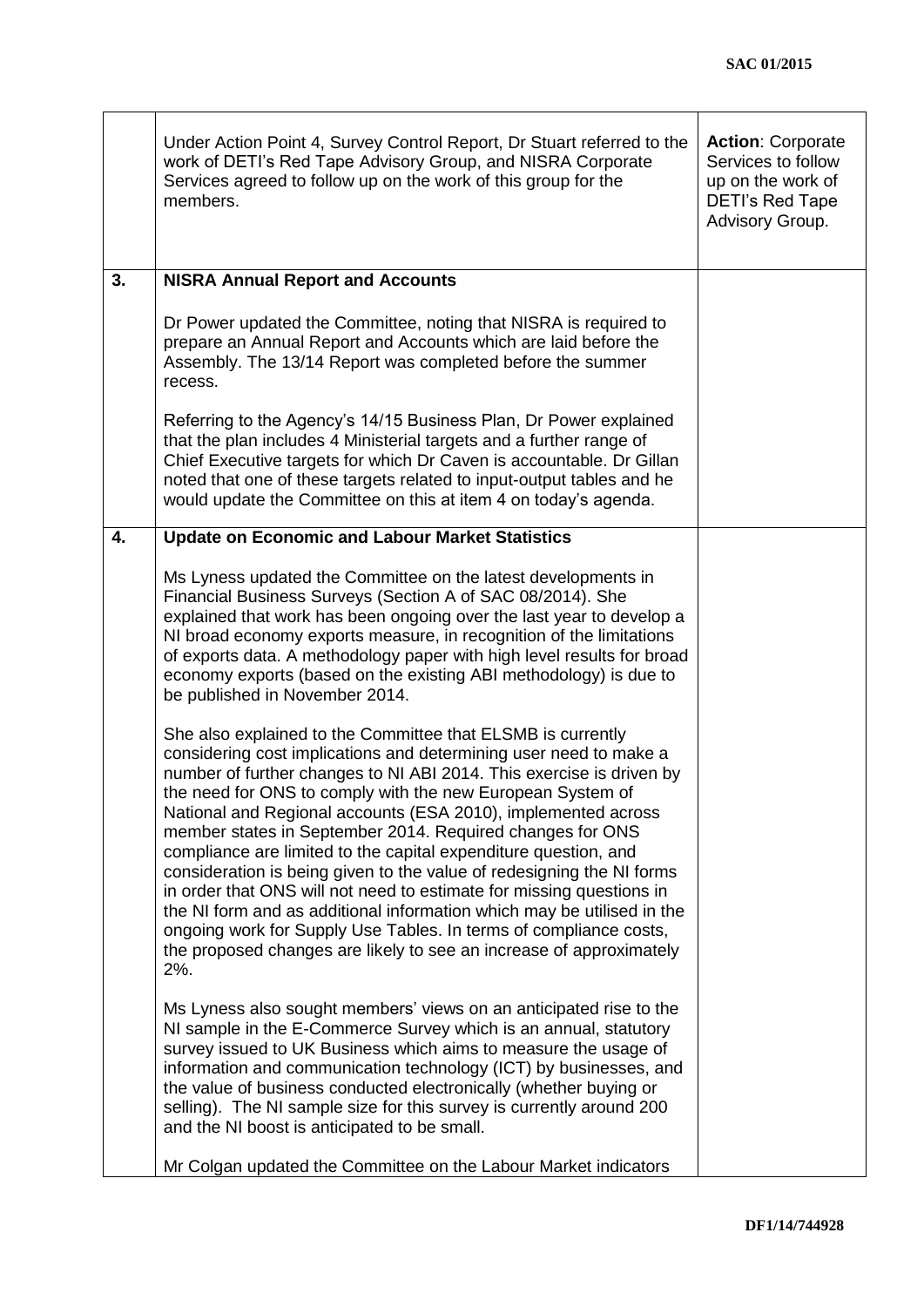| (section B of SAC 08/2014). The Committee were asked to note that<br>Dr Gillan and Dr Power had attended the DEL Committee on the 26 <sup>th</sup><br>March to brief the members on the latest labour market statistics<br>including Youth Unemployment, NEETS, Zero Hours Contracts and<br>Migration. Further written updates were provided in June and<br>September. He also advised that a presentation will be given to<br>members on the work that ELMSB and Central Survey Unit are<br>currently engaged in with ONS in investigating the possibility of<br>utilising data from other NI household surveys to improve the<br>precision levels of annual LFS data.                                                                                                                 |                                                                                                                                 |
|-----------------------------------------------------------------------------------------------------------------------------------------------------------------------------------------------------------------------------------------------------------------------------------------------------------------------------------------------------------------------------------------------------------------------------------------------------------------------------------------------------------------------------------------------------------------------------------------------------------------------------------------------------------------------------------------------------------------------------------------------------------------------------------------|---------------------------------------------------------------------------------------------------------------------------------|
| Mr Colgan also explained that ELMSB are currently costing the<br>development of the electronic data collection (EDC) option within the<br>Integrated Business Survey System (IBSS). This will enable<br>businesses to receive an electronic form-type which on completion<br>can be submitted back to the IBSS for validation purposes. This<br>should make the process of submitting data easier for some<br>businesses. It also ensures that data is secure as the data will be<br>encrypted at all stages of the process. It is hoped to introduce this in<br>the first instance for the quarterly surveys and review its<br>appropriateness for longer surveys, subject to funding being<br>available.                                                                              |                                                                                                                                 |
| Mr Colgan also updated the Committee on the latest GVA and GDHI<br>releases as follows: the latest GVA release refers to 2012 headline<br>data (2011 industry detail) whilst the latest GDHI was released in<br>April 2014. GVA estimates for 2013 (2012 industry detail) will be<br>released in December 2014 whereas GDHI estimates for 2013 will be<br>released in spring 2015.                                                                                                                                                                                                                                                                                                                                                                                                      |                                                                                                                                 |
| Dr Gillan gave a presentation to the Committee on progress on the<br>development of Supply-Use Tables (SUTs) for NI. During May 2014<br>NISRA invited users of economic statistics from across 40 different<br>organisations for their views on the value of developing the tables<br>following the publication of a report on the feasibility of such a project.<br>Key findings from the user engagement have been analysed in a<br>summary report (SAC 09/14) highlighting users' feedback along with<br>NISRA's response. All users welcomed the development a set of<br>Tables for NI, similar to those already available for Scotland and<br>highlighted their value for policy evaluation and economic impact<br>studies. Users are supportive of the need to address data gaps. |                                                                                                                                 |
| Dr McClelland of ASU, DETI updated the Committee on progress in<br>relation to the ONS-led development of a new statutory business<br>survey entitled "Low Carbon and Renewable Energy Economy<br>Survey". The survey focuses on the economic contribution (turnover,<br>employment, investment, imports/exports, etc.) of businesses<br>operating within the broad low carbon economy sector. Given that<br>developments in terms of sampling and methodology are still ongoing<br>Dr McClelland agreed to provide members with more details about<br>the survey by correspondence.                                                                                                                                                                                                    | <b>Action: Provide</b><br>additional details of<br>the 'Low Carbon<br>and Renewable<br>Energy Economy<br>Survey' to<br>members. |
| Mr McDonagh thanked Dr Gillan, Ms Lyness, Mr Colgan and Dr<br>McClelland for their input.                                                                                                                                                                                                                                                                                                                                                                                                                                                                                                                                                                                                                                                                                               |                                                                                                                                 |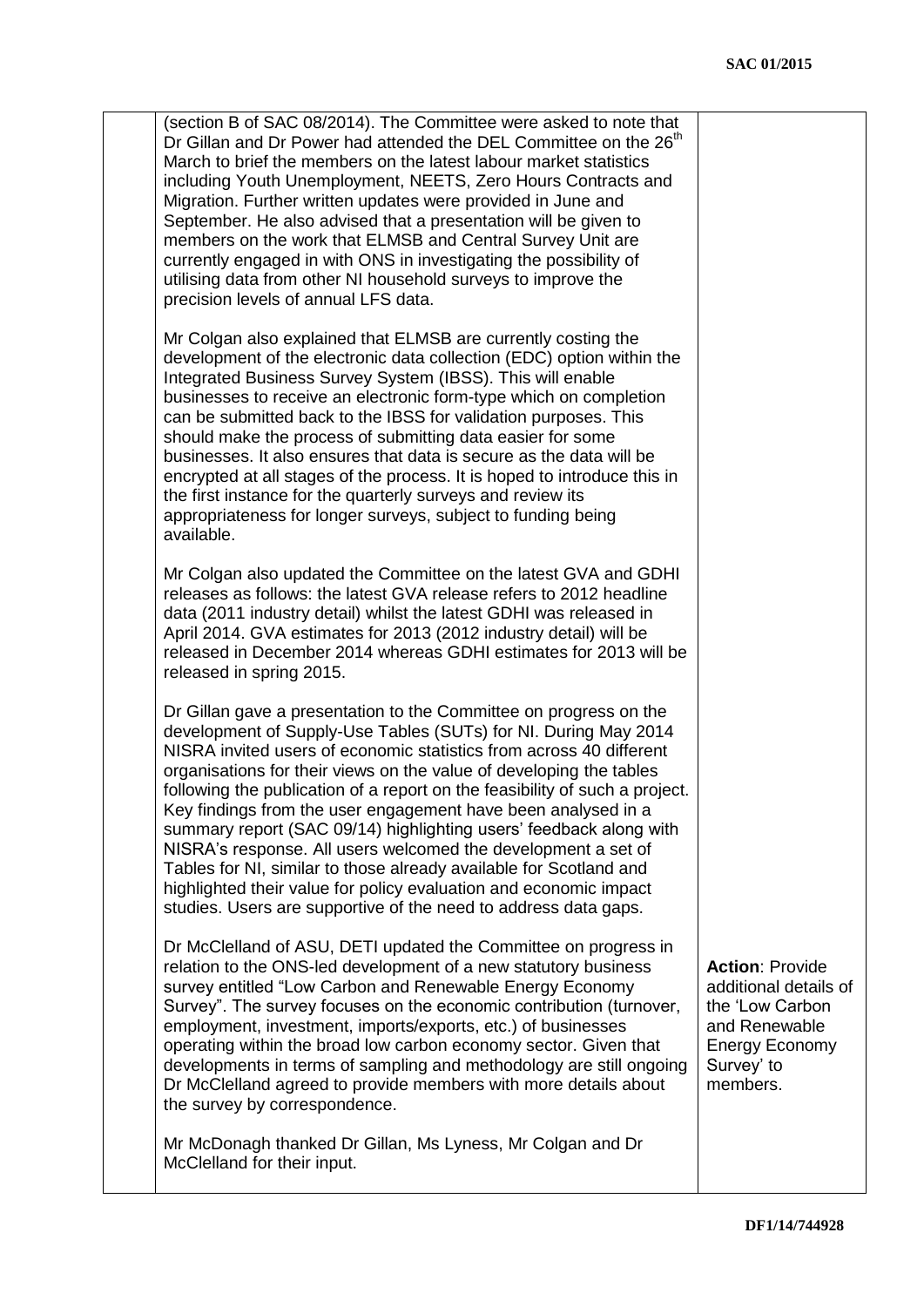| 5. | <b>Official Statistics Update</b>                                                                                                                                                                                                                                                                                                                                                                                                                                                                                                                                                                                                                              |  |
|----|----------------------------------------------------------------------------------------------------------------------------------------------------------------------------------------------------------------------------------------------------------------------------------------------------------------------------------------------------------------------------------------------------------------------------------------------------------------------------------------------------------------------------------------------------------------------------------------------------------------------------------------------------------------|--|
|    | Dr Power updated the Committee on Official Statistics Issues.<br>Since the last meeting, Statistics on Pesticide Usage have had their<br>National Statistics designation confirmed. It was noted that a number<br>of further statistical series are awaiting assessment outcomes and<br>three further assessments are underway as outlined in paper SAC<br>10/14. Mr Compton raised the issue of inappropriate early access to<br>statistics and Dr Power explained that statisticians are aware of the<br>need to report any breaches of pre release access and take follow up<br>action as necessary which could include removing the pre release<br>access. |  |
|    | Members were also asked to note 2 breaches of the Code of Practice<br>which were reported to the UK Statistics Authority - full details are<br>published on the Authority's website.                                                                                                                                                                                                                                                                                                                                                                                                                                                                           |  |
|    | Finally, Dr Power noted John Pullinger's appointment as Chief<br>Executive of the UK Statistics Authority and National Statistician to<br>succeed Jil Matheson who retired at the end of June 2014.                                                                                                                                                                                                                                                                                                                                                                                                                                                            |  |
| 6. | <b>Census Update</b>                                                                                                                                                                                                                                                                                                                                                                                                                                                                                                                                                                                                                                           |  |
|    | Mr Beatty updated the Committee on the dissemination of Census<br>results, noting that the last of the 4 main Census releases was<br>published as scheduled on 20 <sup>th</sup> March 2014. The focus is now shifting<br>to more specialised outputs including, micro data products (SARS)<br>and settlement statistics. The General Report of the Census will be<br>published before the end of March 2015.                                                                                                                                                                                                                                                   |  |
|    | Results have largely been disseminated on line, but 2 hard copy<br>publications have also been produced, Census 2011 Ireland and<br>Northern Ireland and a Key Statistics Summary Report. Copies of the<br>latter report will be available for members at the end of the meeting.<br>In response to a question from Mr Compton, Mr Beatty noted that a<br>"resident" under the Census definition was a person who "Lived in UK<br>for 12 months, or expects to live in the UK for 12 months".                                                                                                                                                                  |  |
|    | Mr McDonagh thanked Mr Beatty for his input.                                                                                                                                                                                                                                                                                                                                                                                                                                                                                                                                                                                                                   |  |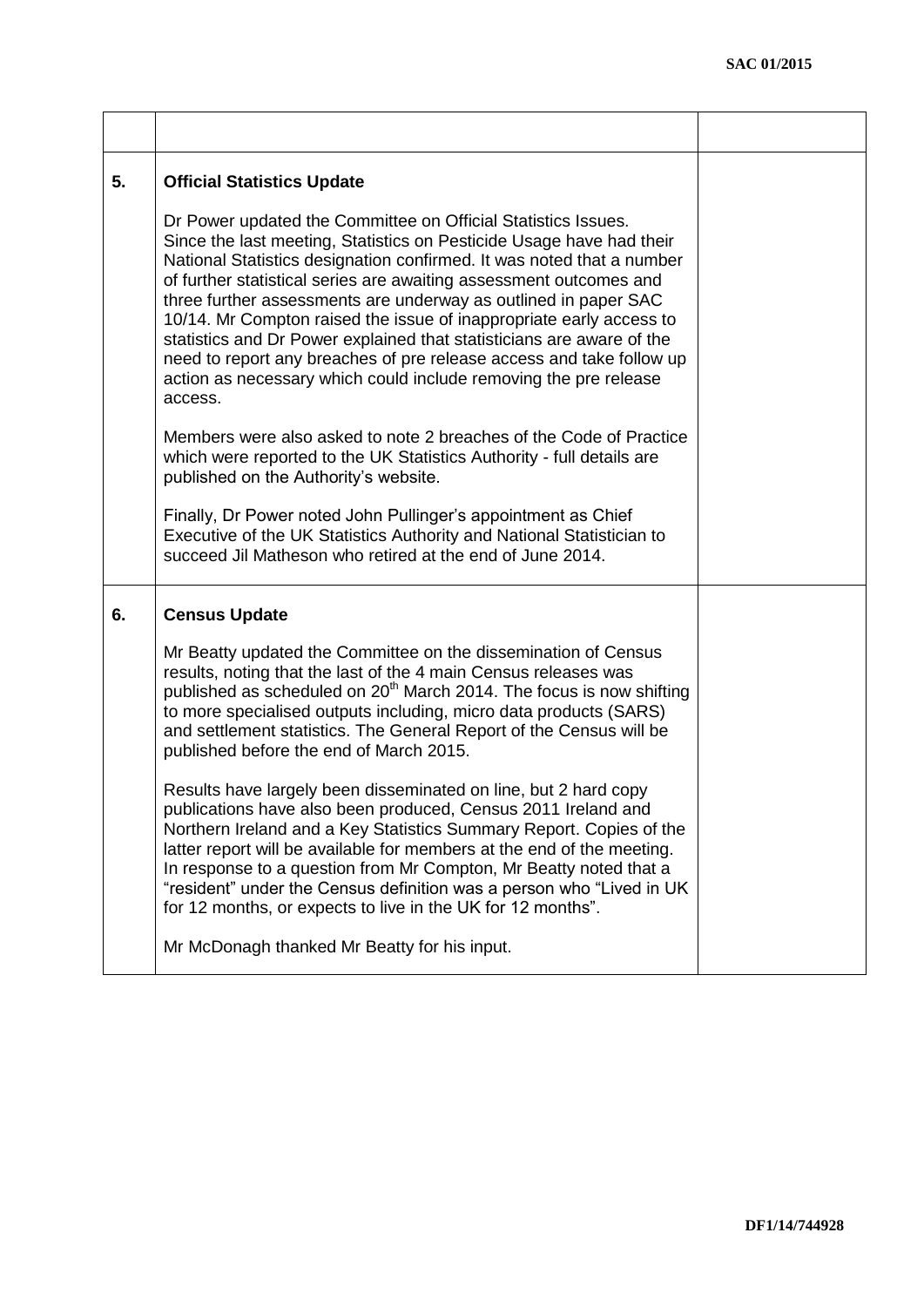| 7. | Beyond 2011                                                                                                                                                                                                                                                                                                                                                                                                                                                                                                                                                                                                                                                |                                                                     |
|----|------------------------------------------------------------------------------------------------------------------------------------------------------------------------------------------------------------------------------------------------------------------------------------------------------------------------------------------------------------------------------------------------------------------------------------------------------------------------------------------------------------------------------------------------------------------------------------------------------------------------------------------------------------|---------------------------------------------------------------------|
|    | Dr Marshall explained to the Committee that following the conclusion<br>of a three-month public consultation, the National Statistician<br>recommended a predominantly online census in 2021 supplemented<br>by the further use of administrative and survey data. Indicative<br>proposals for Northern Ireland will be published in the next few weeks<br>and will be circulated to members.<br>In response to a question from Mrs McNicoll regarding the ROI<br>position, Dr Marshall noted that conducting a Census is a<br>constitutional requirement in the ROI. It is conducted every 5 years,<br>with the next one scheduled to take place in 2016. | <b>Action: Circulate</b><br>Census 2021<br>proposals to<br>members. |
| 8. | UK-wide civil society engagement on Data Sharing                                                                                                                                                                                                                                                                                                                                                                                                                                                                                                                                                                                                           |                                                                     |
|    | Dr Marshall outlined the background to recent legislative<br>developments designed to increase access to administrative data.<br>Within NI, 3 data sharing Orders have been taken through the<br>Assembly (by affirmative resolution) to facilitate data sharing. The UK<br>government is now developing a UK wide permissive legal gateway<br>on data sharing, of which statistics is one strand. The Cabinet Office<br>is engaging with NISRA to take this forward.<br>Mr McDonagh thanked Dr Marshall for his input.                                                                                                                                    |                                                                     |
| 9. | <b>ADRC</b>                                                                                                                                                                                                                                                                                                                                                                                                                                                                                                                                                                                                                                                |                                                                     |
|    | Mrs Brolly gave a presentation to the Committee on the<br>Administrative Data Research Centre (ADRC) and the Administrative<br>Data Research Network (ADN), a UK wide ESRC funded initiative<br>set up to facilitate access to, and linkage of, administrative data for<br>research purposes.                                                                                                                                                                                                                                                                                                                                                              |                                                                     |
|    | The formal launch of the ADRC in Northern Ireland is due to take<br>place on 1 <sup>st</sup> December 2014 and members will be invited to attend.                                                                                                                                                                                                                                                                                                                                                                                                                                                                                                          |                                                                     |
|    | Mr Compton suggested that it would have been helpful to have<br>received a paper on the ADRC in advance as this would have<br>facilitated a more informed discussion and Mrs Brolly agreed to<br>provide such a paper to members before the ADRC formal launch.                                                                                                                                                                                                                                                                                                                                                                                            | Action : Issue<br>invitation to ADRC<br>launch to members.          |
|    |                                                                                                                                                                                                                                                                                                                                                                                                                                                                                                                                                                                                                                                            | <b>Action: Issue</b><br>briefing paper on<br>ADRC to members.       |
| 10 | <b>Pooled Household Sample</b>                                                                                                                                                                                                                                                                                                                                                                                                                                                                                                                                                                                                                             |                                                                     |
|    | Mr Bryson outlined the background to the Pooled Household Sample                                                                                                                                                                                                                                                                                                                                                                                                                                                                                                                                                                                           |                                                                     |